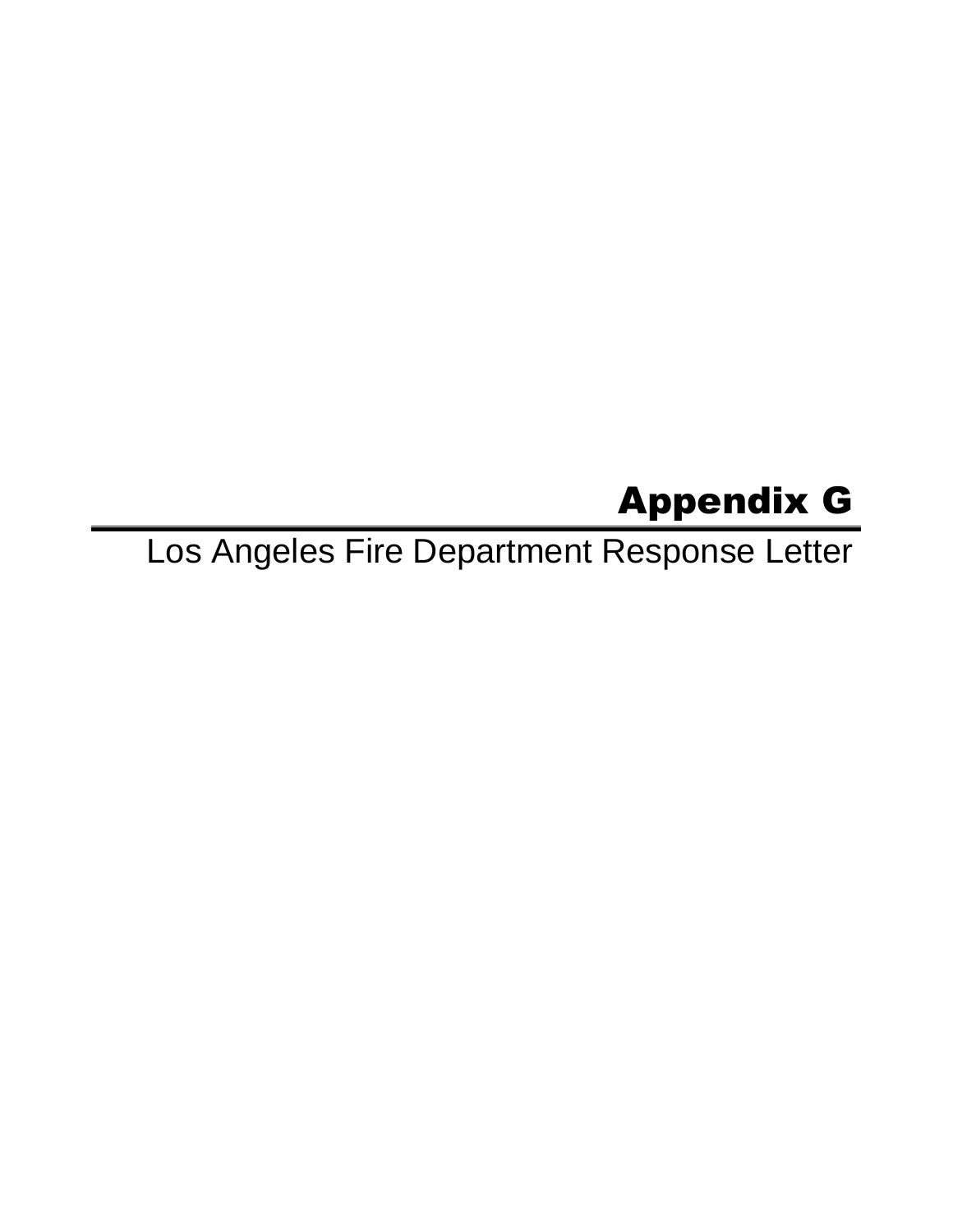# **CITY OF LOS ANGELES**

INTER-DEPARTMENTAL CORRESPONDENCE

March 12, 2021

**To:** Vincent Bertoni, AICP, Director of Planning Department of City Planning Attention:Bradley Furuya

**From:** Los Angeles Fire Department

**Subject: Notice of Preparation of an Environmental Impact**

**CASE NO.:** ENV-2020-1930-EIR

**PROJECT NAME:** Sunset + Wilcox Project

**PROJECT APPLICANT:** 6450 Sunset Owner, LLC

**PROJECT LOCATION:** 1440, 1420, 1424, 1426, 1428, 1432, 1432/2, 1434, 1436, 1438, 1450, 1452, and 1454 North Wilcox Avenue; 6450, 6460, and 6462 West Sunset Boulevard; 1413, 1417, 1419, 1425, 1427, 1433, 1435, 1439, 1441, 1443, 1445, and 1447 North Cole Place; and, 6503 De Longpre Avenue, Los Angeles, California 90028

**PROJECT DESCRIPTION:** The Project includes the development of a 15-story commercial building with a total floor area of 445,218 square feet consisting of 431,032 square feet of office space and 14,186 square feet of ground floor retail/restaurant space. The Project also includes the construction of an 18-foot-tall, 3,550-square foot building to house Los Angeles Department of Water and Power (LADWP) equipment and an underground generator. The area proposed for this use would not constitute floor area as defined by the Los Angeles Municipal Code (LAMC). As part of the Project, the existing office and retail uses and associated surface parking would be demolished. Upon completion, the Project would result in a net floor area of 418,957 square feet on the Project Site and a floor area ratio (FAR) of 6:1. Additionally, the Project includes general street level tenant/site identification and visitor directional signage as permitted by the LAMC.

The Project would provide a total of 1,291 vehicular parking spaces, including 1,286 vehicular parking spaces for the proposed office and retail/restaurant uses and five vehicular parking spaces adjacent to the LADWP equipment building. Parking for the office and retail/restaurant uses would be provided within three subterranean levels, at-grade parking, a small parking mezzanine, and two full floor fully-enclosed, mechanically ventilated above-grade levels. The five additional vehicular parking spaces would be provided in a small surface parking area adjacent to the LADWP equipment building. Although not required to provide open space per the LAMC, the Project would provide a variety of private open space areas totaling 61,449 square feet, of which 32,077 square feet which would comply with the LAMC open space requirements. The total covered outdoor spaces not counted towards the floor area, as defined in LAMC Section 12.03, would be approximately 1,800 square feet on the ground level. As such, to provide a conservative analysis of the Project's environmental impacts, the excluded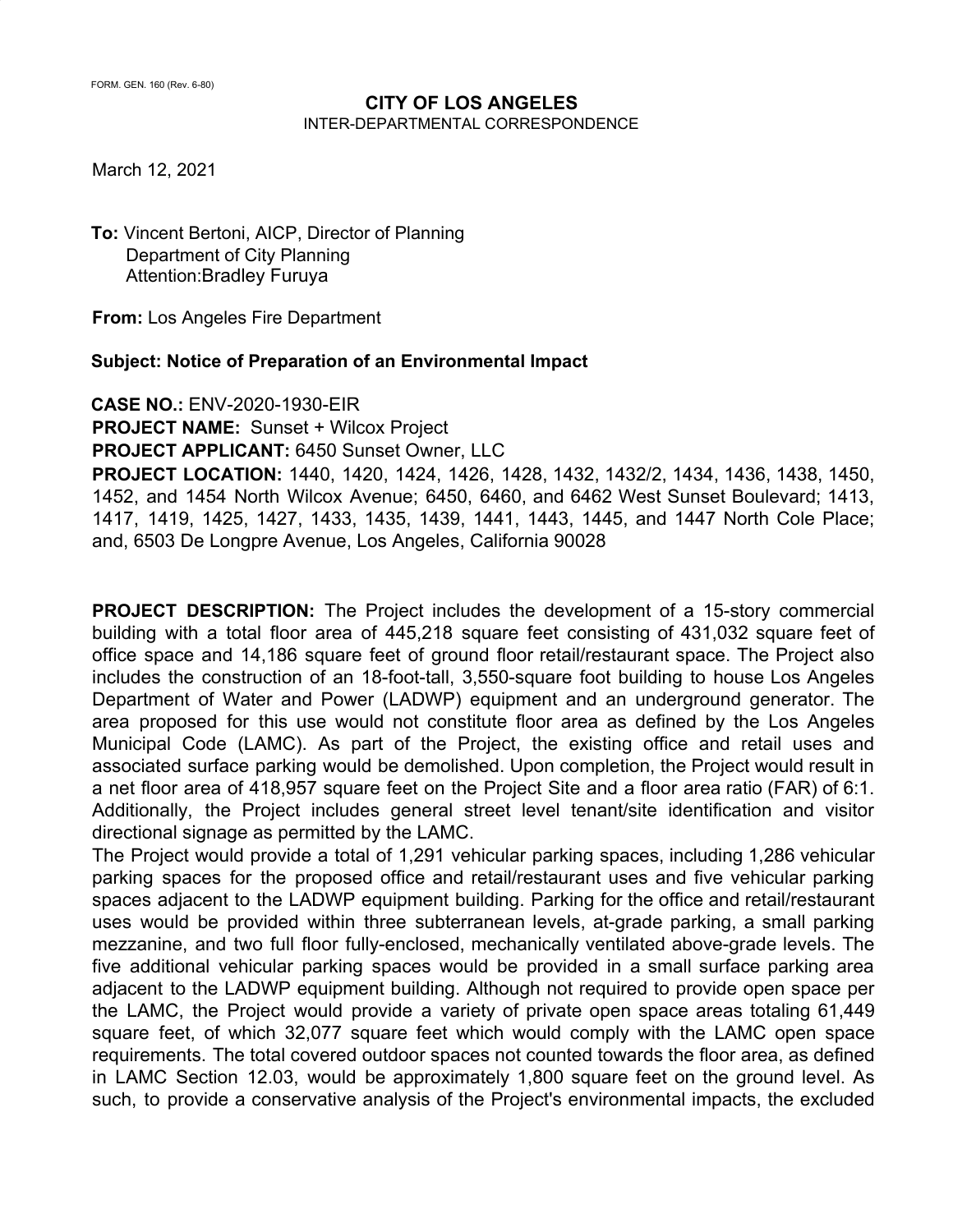areas would count towards the Project's total floor area when analyzing environmental impacts, or a total floor area of 445,218 square feet consisting of 431,032 square feet of office space and 14,186 square feet of retail/restaurant space.

The following comments are furnished in response to your request for this Department to review the proposed development:

**FIRE FLOW:**

The adequacy of fire protection for a given area is based on required fire-flow, response distance from existing fire stations, and this Department's judgment for needs in the area. In general, the required fire-flow is closely related to land use. The quantity of water necessary for fire protection varies with the type of development, life hazard, occupancy, and the degree of fire hazard.

Fire-flow requirements vary from 2,000 gallons per minute (G.P.M.) in low density residential areas to 12,000 G.P.M. in high-density commercial or industrial areas. A minimum residual water pressure of 20 pounds per square inch (P.S.I.) is to remain in the water system, with the required gallons per minute flowing. The required fire-flow for this project has been set at **6,000 to 9,000 G.P.M.\* from four to six fire hydrants flowing simultaneously.**

#### **\*9,000 G.P.M. for high rise buildings**

Improvements to the water system in this area may be required to provide **6,000 to 9,000 G.P.M.**\* fire flow. The cost of improving the water system may be charged to the developer. For more detailed information regarding water main improvements, the developer shall contact the Water Services Section of the Department of Water and Power.

#### **RESPONSE DISTANCE:**

Based on a required fire-flow of **6,000 to 9,000 G.P.M.**, the first-due Engine Company should be within 1 mile(s), the first-due Truck Company within 1  $\frac{1}{2}$  mile(s).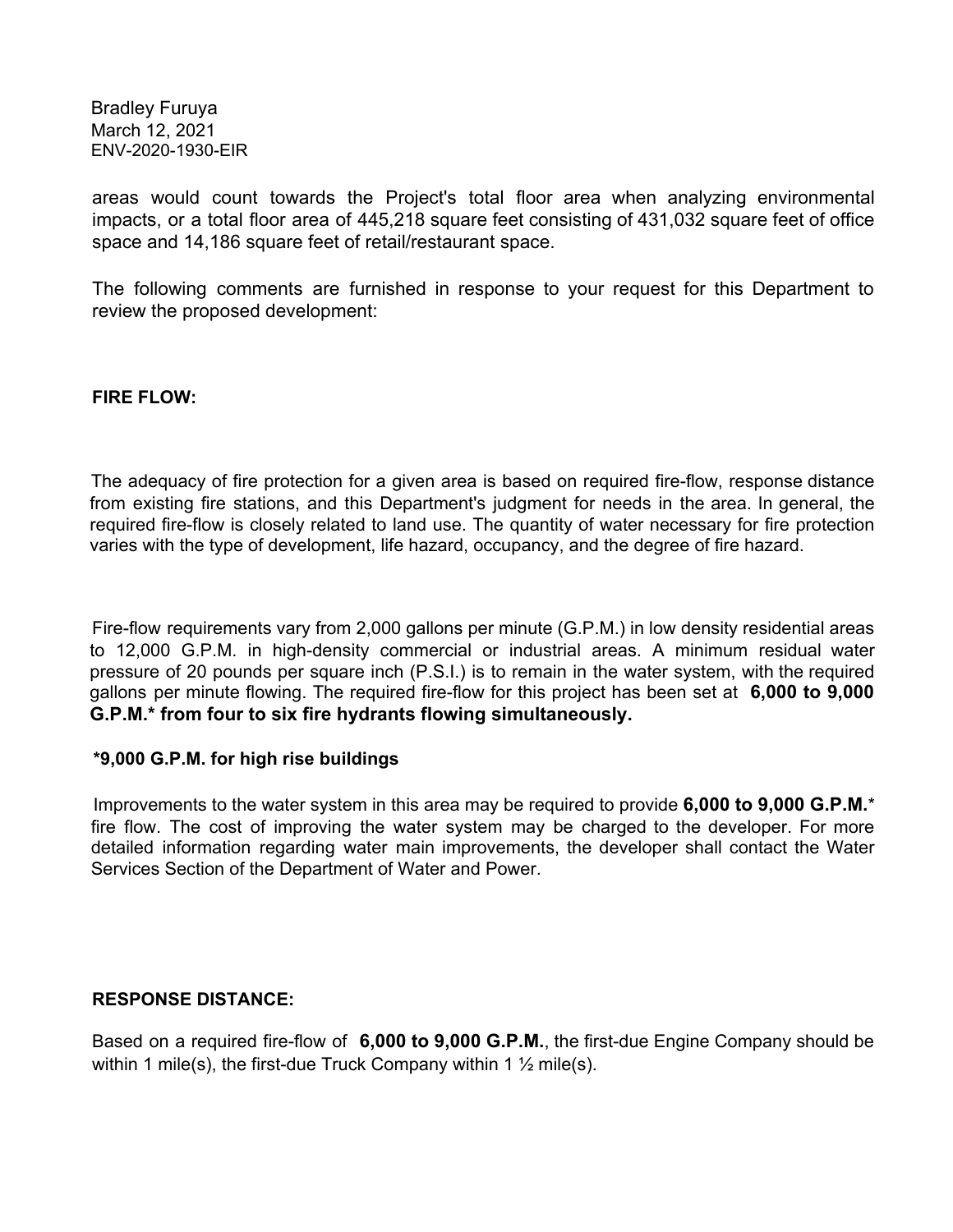## **FIRE STATIONS:**

The Fire Department has existing fire stations at the following locations for initial response into the area of the proposed development: **6450 Sunset Blvd**

| <b>DISTANCE</b> | <b>Fire Station No. 27</b>                                                     | <b>SERVICES &amp; EQUIPMENT</b>                                                                      | <b>STAFF</b> |
|-----------------|--------------------------------------------------------------------------------|------------------------------------------------------------------------------------------------------|--------------|
| .02             | 1327 N. Cole Avenue<br>Los Angeles, CA 90028                                   | Task Force, Paramedic Rescue Ambulance<br><b>BLS Rescue Ambulance and Urban Search</b><br>and Rescue | 16           |
| 1.1             | <b>Fire Station No. 82</b><br>5769 W. Hollywood Blvd.<br>Los Angeles, CA 90028 | Engine and Paramedic Rescue Ambulance                                                                | 6            |
| 1.3             | <b>Fire Station No. 41</b><br>1439 N. Gardner Street<br>Los Angeles, CA 90046  | Engine, Paramedic Rescue Ambulance and<br><b>Brush Patrol</b>                                        | 6            |
| 2.3             | Fire Station No. 52<br>4957 Melrose Avenue<br>Los Angeles, CA 90029            | Assessment Engine and Paramedic Rescue<br>Ambulance                                                  | 6            |
| 2.5             | <b>Fire Station No. 76</b><br>3111 N. Cahuenga Blvd.<br>Los Angeles, CA 90068  | Assessment Engine and Paramedic Rescue<br>Ambulance                                                  | 6            |

Based on these criteria (response distance from existing fire stations), fire protection would be considered **adequate.**

At present, there are no immediate plans to increase Fire Department staffing or resources in those areas, which will serve the proposed project.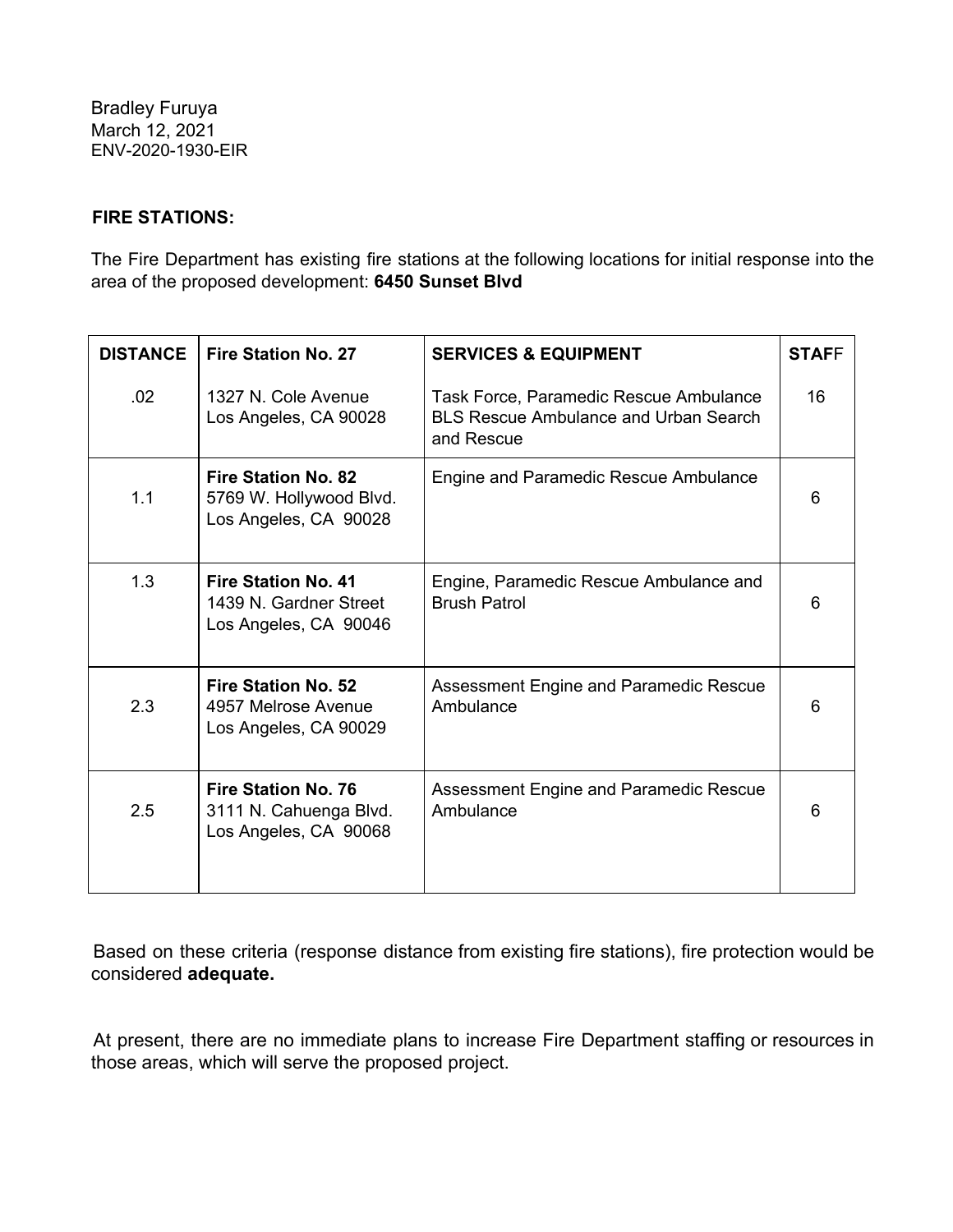## **FIREFIGHTING PERSONNEL & APPARATUS ACCESS:**

During demolition, the Fire Department access will remain clear and unobstructed.

Access for Fire Department apparatus and personnel to and into all structures shall be required.

One or more Knox Boxes will be required to be installed for LAFD access to the project. location and number to be determined by LAFD Field Inspector. (Refer to FPB Req # 75).

505.1 Address identification. New and existing buildings shall have approved building identification placed in a position that is plainly legible and visible from the street or road fronting the property.

No building or portion of a building shall be constructed more than 150 feet from the edge of a roadway of an improved street, access road, or designated fire lane.

Adequate off-site public and on-site private fire hydrants may be required. Their number and location to be determined after the Fire Department's review of the plot plan.

The Fire Department may require additional vehicular access where buildings exceed 28 feet in height.

Entrance to the main lobby shall be located off the address side of the building.

Any required Fire Annunciator panel or Fire Control Room shall be located within a 20ft visual line of site of the main entrance stairwell or to the satisfaction of the Fire Department.

Recently, the Los Angeles Fire Department (LAFD) modified Fire Prevention Bureau (FPB) Requirement 10. Helicopter landing facilities are still required on all High-Rise buildings in the City. However, FPB's Requirement 10 has been revised to provide two new alternatives to a full FAA-approved helicopter landing facilities.

Each standpipe in a new high-rise building shall be provided with two remotely located FDC's for each zone in compliance with NFPA 14-2013, Section 7.12.2.

The Fire Department may require additional roof access via parapet access roof ladders where buildings exceed 28 feet in height, and when overhead wires or other obstructions block aerial ladder access.